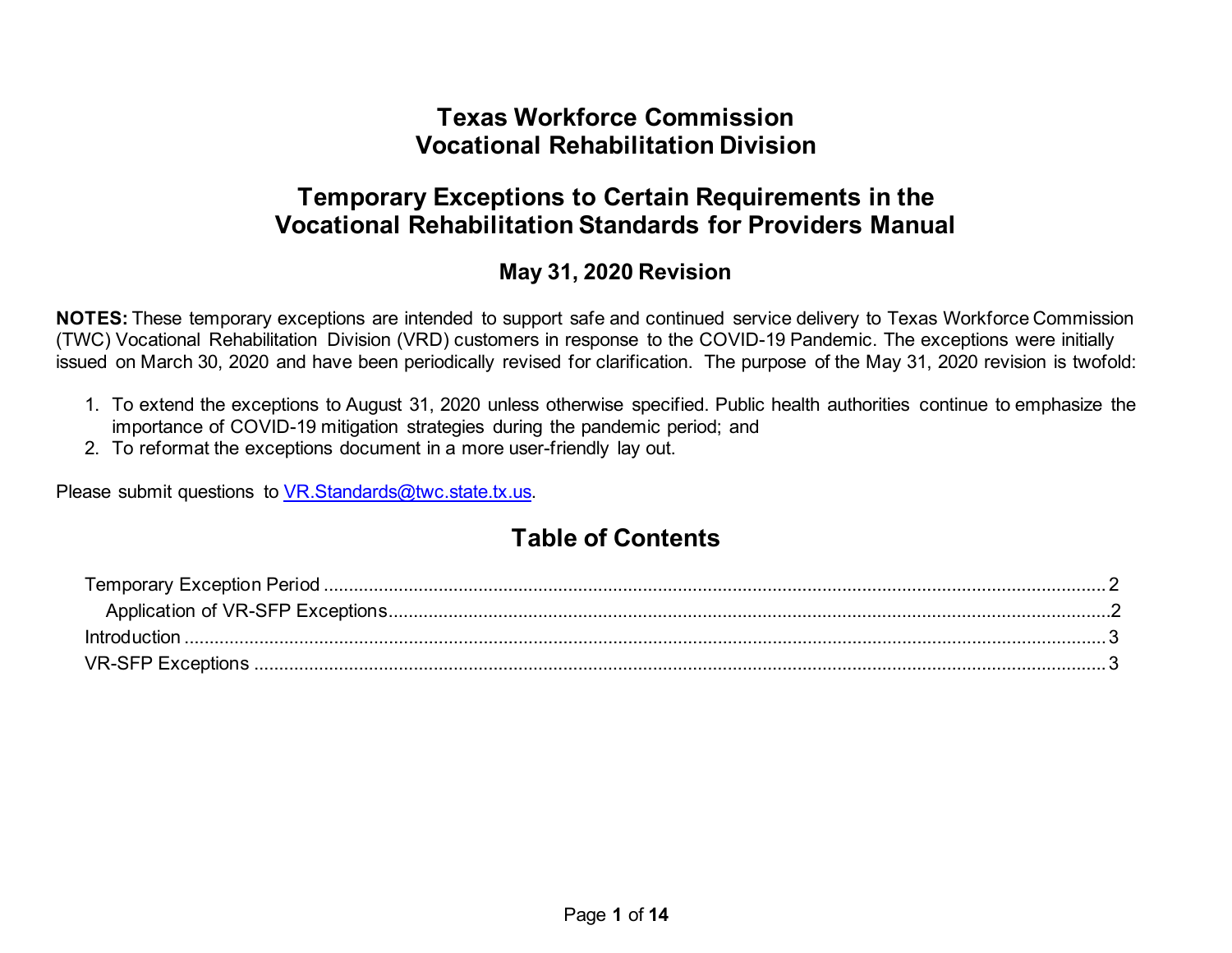# **Temporary Exception Period**

<span id="page-1-0"></span>These temporary exceptions were effective March 30, 2020 for a period during and for 30 days following the expiration of GA-08 and any superseding Executive Orders issued by Governor Abbott. These orders instituted, on a statewide basis, social distancing and other COVID-19 containment measures.

These temporary exceptions were effective retroactively to March 1, 2020, since some providers proactively implemented COVID -19 mitigation strategies that were consistent with the exceptions issued on March 30, 2020.

On April 27, 2020, Governor Abbott issued the Governor's Report to Open Texas. The report and subsequent updates to the guidance therein emphasizes the need for continued implementation of certain COVID-19 mitigation strategies by individuals, organizations and businesses to ensure that Texas reopens safely and strategically. Further, the Centers for Disease Control and Prevention continue to emphasize the importance of COVID-19 mitigation measures, including hand washing, respiratory hygiene, maintaining at least six feet social distance, wearing cloth face coverings when social distance cannot be maintained, refraining from gathering in large groups, and staying home if you are ill.

Given the continued presence of COVID-19 in Texas, and in alignment with the recommendations of public health authorities, TWC VR is extending and updating the temporary exceptions through August 31, 2020, unless otherwise specified in this document.

#### <span id="page-1-1"></span>**Application of VR-SFP Exceptions**

If a service provider proactively implemented alternate training and service delivery methods on or after March 1, 2020 and prior to issuance of the temporary exceptions on March 30, 2020, and if those methods comply with the VR-SFP exceptions in this document, the VR counselor may complete and submit the applicable COVID-19 VR3472 for that service. Upon approval of the COVID-19 VR3472, the VR counselor may pay for those services.

VR-SFP Exceptions are available only for services that began on or after January 1, 2020.

For services that began prior to January 1, 2020, VR staff must assess whether the customer needs to resume services in a method that complies with the VR-SFP exceptions in this document and follow the steps below:

- 1. Close the previous SA for the service.
- 2. Submit the applicable COVID-19 VR3472.
- 3. Upon approval of the COVID19 VR3472, issue a new SA with a new/current start date of services.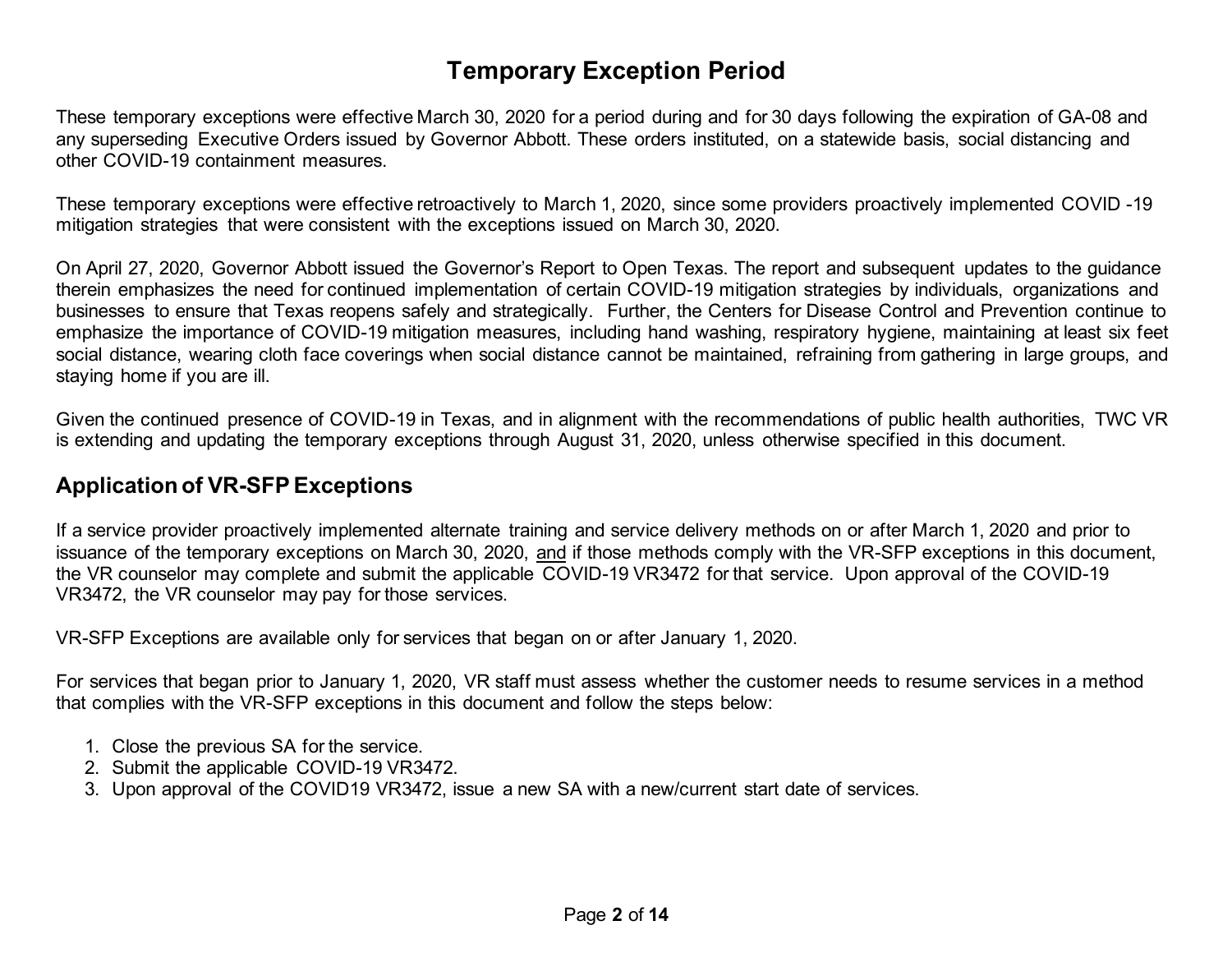### **Introduction**

<span id="page-2-0"></span>The COVID-19 pandemic has substantially affected the daily lives of Texans, and as such, has altered the way in which services can be delivered to VRD customers. TWC-VRD is therefore implementing temporary exceptions to current Vocational Rehabilitation Standards for Providers (VR-SFP) manual requirements to support continued provision of services to VRD customers in the Vocational Rehabilitation (VR) and Independent Living Services for Older Individuals who are Blind (OIB) programs.

TWC-VRD service providers must continue to follow COVID-19 orders issued by federal, state and local offices to ensure the safety of VRD customers, including handwashing, good respiratory hygiene, cleaning surfaces, practicing social distancing, and other appropriate measures. Service delivery must continue to be consistent with the individual's unique strengths, resources, priorities, concerns, abilities, capabilities, interests, and informed choice.

The following temporary exceptions to the VR-SFP enable VR service providers to continue to provide essential services to VRD customers during the COVID-19 pandemic. VRD service providers must continue to refer to the VR-SFP for all other policies and procedures, which remain in effect and unchanged. If there is an exception to a service that does not have a COVID-19 VR3472 (prefilled), the VR counselor must follow current policy which requires the counselor to submit a traditional VR3472, Contracted Service [Modification Request](https://twc.texas.gov/forms/index.html) through the chain of management for review. The VR3472 must be signed by the VR Division Director and the contractor. The VR staff places a copy of VR3472 in the customer's paper case file; and forwards a copy of VR3472 to the contract manager.

# **VR-SFP Exceptions**

<span id="page-2-1"></span>Exceptions are found on pages 4 through 14 of this document. The column titled "Valid Through" indicates the date the exception was extended to and the date the exception is valid through. New or revised exceptions are noted in bold font and parenthesis in the VR-SFP Chapter or Form column.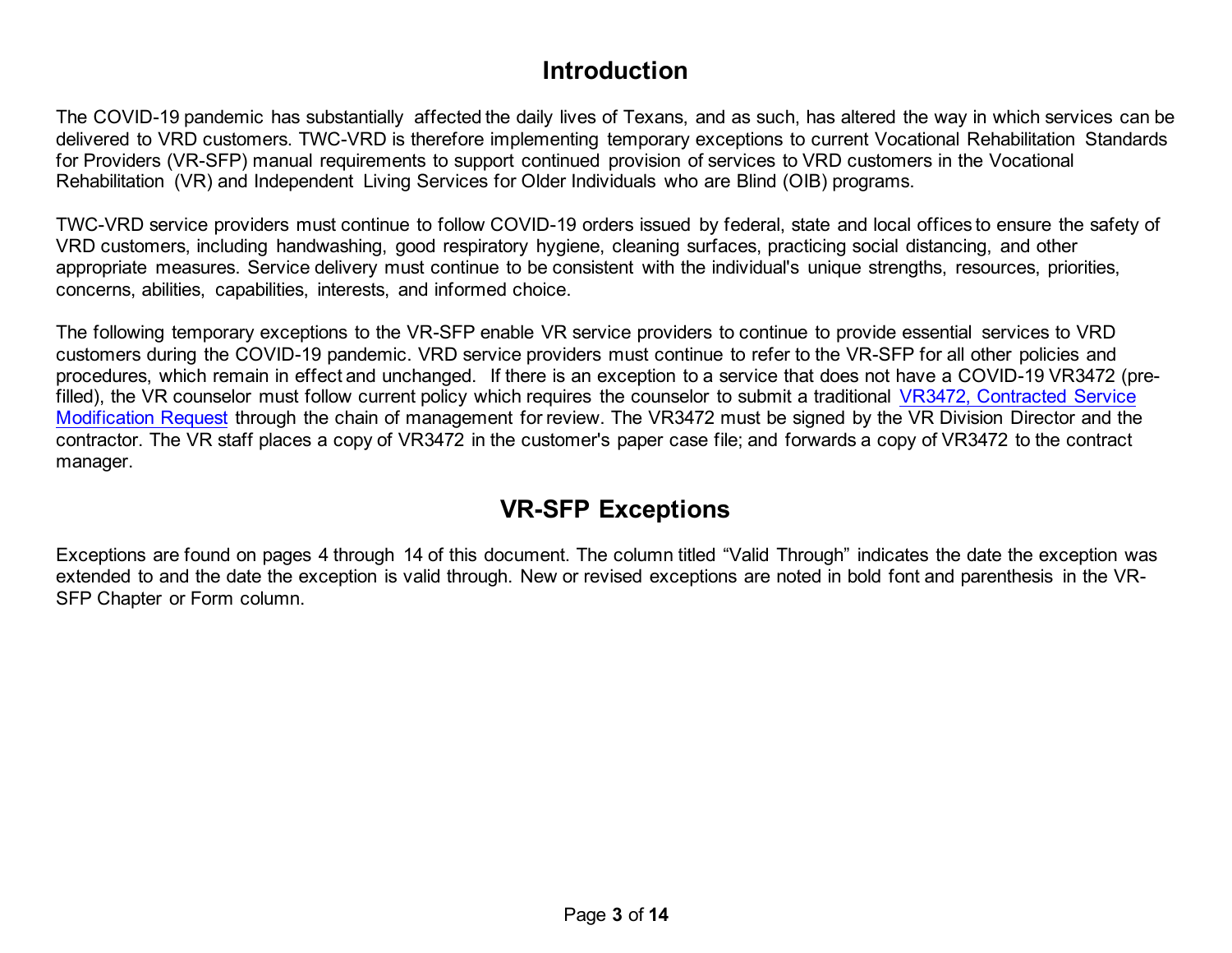| <b>Exception</b>                                   | <b>Description</b>                                                                                                                                                                                                                                                                          | <b>VR-SFP Chapter or Form</b>                                                                                    | Valid<br><b>Through</b> |
|----------------------------------------------------|---------------------------------------------------------------------------------------------------------------------------------------------------------------------------------------------------------------------------------------------------------------------------------------------|------------------------------------------------------------------------------------------------------------------|-------------------------|
| <b>Temporary Suspension</b><br>of Certain Services | Due to the "hands on" nature of the services listed, it is<br>recommended that these services be suspended unless<br>the provider can assure that services are provided in<br>compliance with COVID-19 safeguards and containment<br>strategies. These services do not lend themselves well | VR-SFP Chapter 4, section 4.3 Vocational<br>Evaluation                                                           | 08/31/2020              |
|                                                    |                                                                                                                                                                                                                                                                                             | VR-SFP Chapter 4, section 4.4 Vocational<br><b>Evaluation-Situational Assessments and</b><br><b>Work Samples</b> | 08/31/2020              |
|                                                    | to remote service provision and observation for<br>evaluation.                                                                                                                                                                                                                              | VR-SFP Chapter 4, section 4.5<br><b>Environmental Work Assessment</b>                                            | 08/31/2020              |
|                                                    | If the service listed is provided, the service must meet all<br>requirements outlined in the VR-SFP unless a traditional                                                                                                                                                                    | VR-SFP Chapter 5, section 5.3<br><b>Orientation and Mobility Assessment</b>                                      | 08/31/2020              |
|                                                    | VR3472 has been approved by the VR Director. A<br>traditional VR3472 is required if the service will be<br>provided remotely.                                                                                                                                                               | VR-SFP Chapter 5, section 5.4<br><b>Orientation and Mobility Training</b>                                        | 08/31/2020              |
|                                                    | If a service such as orientation and mobility is authorized<br>with a service authorization and social distancing cannot                                                                                                                                                                    | VR-SFP Chapter 7, section 7.3<br><b>Assessment of Diabetes Self-</b><br>Management                               | 08/31/2020              |
|                                                    | be maintained, a traditional VR3472 must be approved<br>by the VR Director to ensure TWC-VR has evaluated the<br>customer's circumstance.                                                                                                                                                   | VR-SFP Chapter 7, section 7.4 Diabetes<br><b>Skills Training</b>                                                 | 08/31/2020              |
|                                                    | Until the COVID-19 containment measures are lifted,<br>providers may suspend services ordered under existing                                                                                                                                                                                | VR-SFP Chapter 7, section 7.5 (Diabetes)<br><b>Post-Training Assessment</b>                                      | 08/31/2020              |
|                                                    | service authorizations (SAs) and staff may postpone<br>issuance of new SAs for these listed services described                                                                                                                                                                              | VR-SFP Chapter 9, section 9.3 Assistive<br><b>Technology Evaluations</b>                                         | 08/31/2020              |
|                                                    | in the Standards for Providers.                                                                                                                                                                                                                                                             | VR-SFP Chapter 9, section 9.4 (Assistive<br>Technology) Baseline Assessments                                     | 08/31/2020              |
|                                                    | Note: Services completed prior to the March 30, 2020<br>effective date of these exceptions may be invoiced.                                                                                                                                                                                 | VR-SFP Chapter 9, section 9.5 Assistive<br><b>Technology Training</b>                                            | 08/31/2020              |
|                                                    |                                                                                                                                                                                                                                                                                             | VR-SFP Chapter 10, section 10.3<br>Independent Living Skills Training                                            | 08/31/2020              |
|                                                    |                                                                                                                                                                                                                                                                                             | VR-SFP Chapter 12, section 12.3<br><b>Wellness Recovery Action Plan</b>                                          | 08/31/2020              |
|                                                    |                                                                                                                                                                                                                                                                                             | VR-SFP Chapter 13, section 13.3<br>Personal Social Adjustment Training<br>Evaluation                             | 05/30/2020              |
|                                                    |                                                                                                                                                                                                                                                                                             | (see Remote Service Delivery below)                                                                              |                         |
|                                                    |                                                                                                                                                                                                                                                                                             | VR-SFP Chapter 13, section 13.4<br>Personal Social Adjustment Training                                           | 05/30/2020              |
|                                                    |                                                                                                                                                                                                                                                                                             | (see Remote Service Delivery below)                                                                              |                         |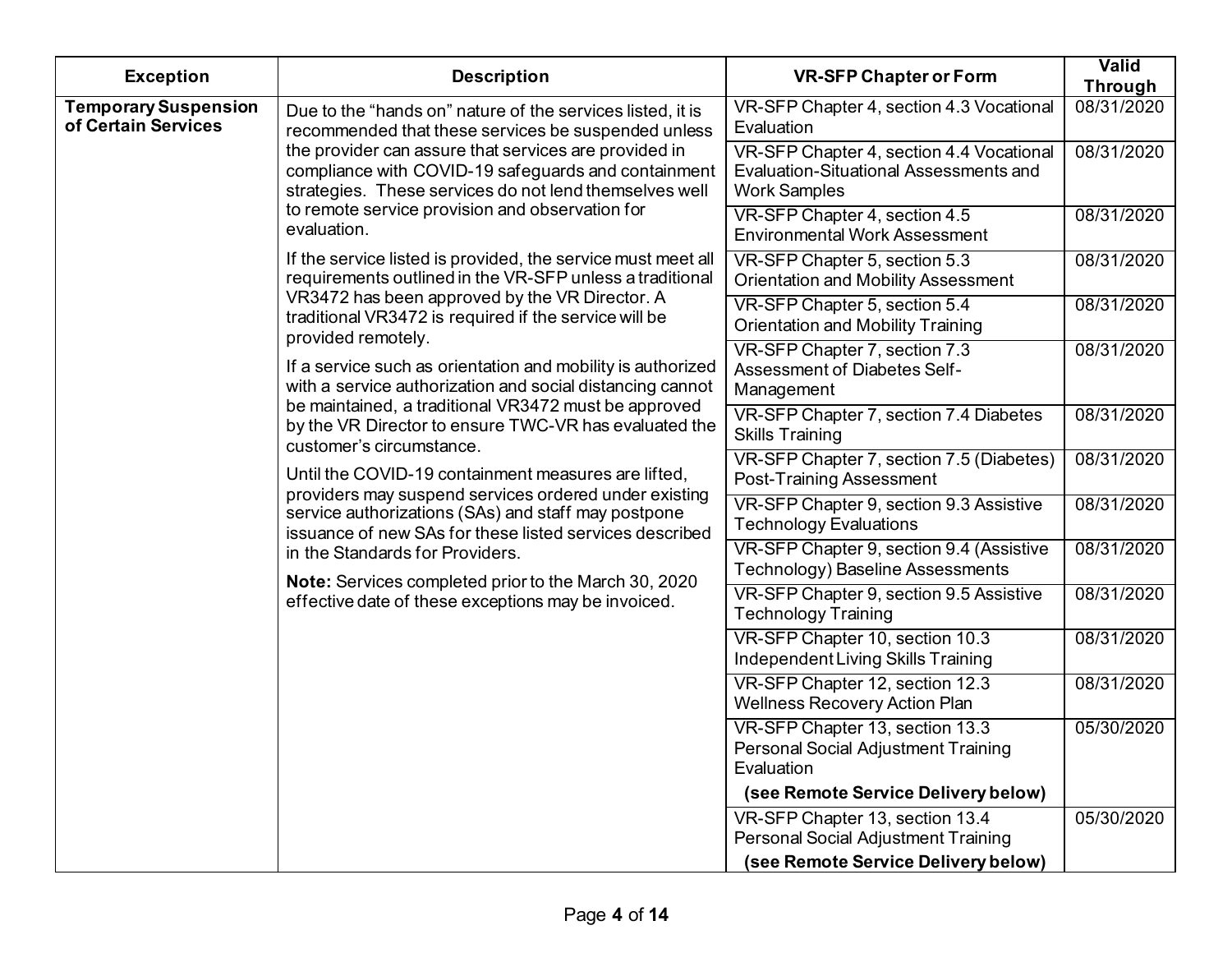| <b>Exception</b> | <b>Description</b> | <b>VR-SFP Chapter or Form</b>                                                                                  | Valid<br><b>Through</b> |
|------------------|--------------------|----------------------------------------------------------------------------------------------------------------|-------------------------|
|                  |                    | VR-SFP Chapter 13, section 13.5 Work<br><b>Adjustment Training Evaluation</b>                                  | 08/31/2020              |
|                  |                    | VR-SFP Chapter 13, section 13.6 Work<br><b>Adjustment Training</b>                                             | 08/31/2020              |
|                  |                    | VR-SFP Chapter 13, section 13.14 VAT<br><b>Public Transportation Training</b>                                  | 08/31/2020              |
|                  |                    | VR-SFP Chapter 13, section 13.15 VAT<br><b>Specialized Evaluation</b>                                          | 05/30/2020              |
|                  |                    | (see Remote Service Delivery below)                                                                            |                         |
|                  |                    | VR-SFP Chapter 13, section 13.16 VAT<br><b>Specialized Training</b>                                            | 05/30/2020              |
|                  |                    | (see Remote Service Delivery below)                                                                            |                         |
|                  |                    | VR-SFP Chapter 16, section 16.3 Project<br><b>SEARCH Asset Discovery</b>                                       | 05/30/2020              |
|                  |                    | (see added exception on page 13)                                                                               |                         |
|                  |                    | VR-SFP-Chapter 18, section 18.4<br>Benchmark 1A: Supported Employment<br>Assessment                            | 08/31/2020              |
|                  |                    | VR-SFP Chapter 19, section 19.3 Self-<br><b>Employment Exploration</b>                                         | 08/31/2020              |
|                  |                    | VR-SFP Chapter 19, section 19.4 Self-<br><b>Employment Concept Development and</b><br><b>Feasibility Study</b> | 08/31/2020              |
|                  |                    | VR-SFP Chapter 19, section 19.5 Self-<br><b>Employment Business Plan Development</b>                           | 08/31/2020              |
|                  |                    | VR-SFP Chapter 19, section 19.6<br>Supported Self-Employment                                                   | 08/31/2020              |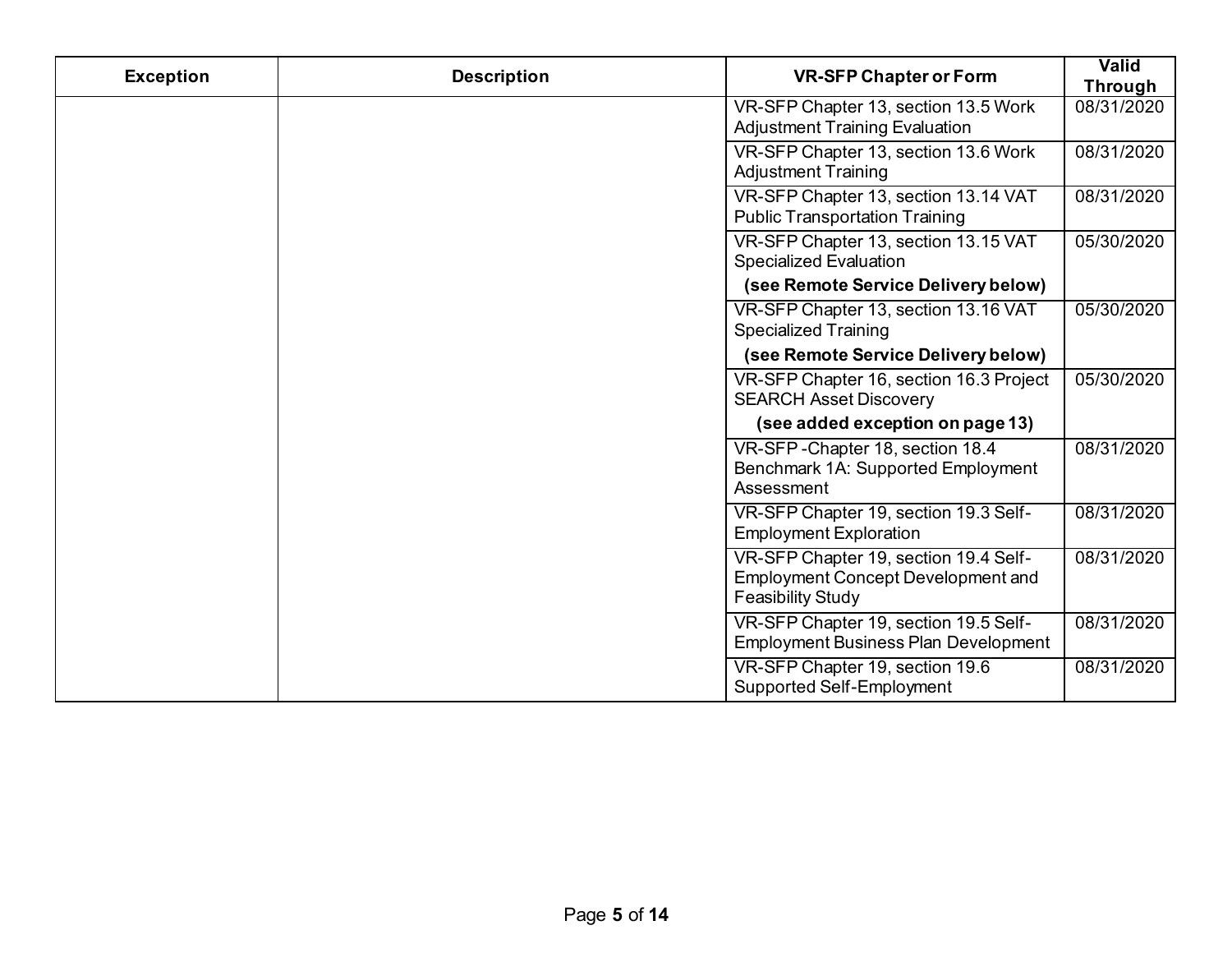| <b>Exception</b>                           | <b>Description</b>                                                                                                                                                                                                                                                                                                                                                                                                                                                                                                                              | <b>VR-SFP Chapter or Form</b> | Valid<br>Through |
|--------------------------------------------|-------------------------------------------------------------------------------------------------------------------------------------------------------------------------------------------------------------------------------------------------------------------------------------------------------------------------------------------------------------------------------------------------------------------------------------------------------------------------------------------------------------------------------------------------|-------------------------------|------------------|
| <b>Handwritten Signatures</b><br>for Forms | For forms that require handwritten signatures, the<br>following options are available:                                                                                                                                                                                                                                                                                                                                                                                                                                                          | All VR-SFP forms              | 08/31/2020       |
|                                            | Where necessary to support remote service delivery<br>and observe social distancing strategies, VR staff<br>and service providers may obtain a customer's<br>handwritten signature using alternate methods.<br>Providers may send an encrypted email with a copy<br>of the document to the customer if the customer has<br>the equipment necessary to print, sign and return an<br>electronic copy of the signed document (such as a<br>photo or scanned copy)                                                                                  |                               |                  |
|                                            | ii. If a handwritten signature is not possible because<br>the customer does not have available technology,<br>VR staff and service providers may make an<br>exception to handwritten signatures and allow for<br>electronic signatures. An electronic signature may<br>include the customer's electronic signature on a form<br>by using the Adobe fill and sign option or from smart<br>devices (i.e. touch screen, tables, phones). An email<br>from the customer indicating agreement for his or her<br>signature on the form is acceptable. |                               |                  |
|                                            | iii. If the customer does not have an email address,<br>doesn't have access to get to email or is not<br>responding to email follow this process:                                                                                                                                                                                                                                                                                                                                                                                               |                               |                  |
|                                            | 1. The VR staff may contact the customer via<br>phone, to verify that the service met the<br>specifications. The VR counselor will<br>document the contact in a case note.                                                                                                                                                                                                                                                                                                                                                                      |                               |                  |
|                                            | 2. If the customer is not available for VR staff to<br>verify receipt of the service (as applicable),<br>VR staff must document in case notes, in a<br>timely manner, all attempts to verify receipt of<br>the service.                                                                                                                                                                                                                                                                                                                         |                               |                  |
|                                            | Provider electronic signatures will be accepted on<br>forms required for invoicing.                                                                                                                                                                                                                                                                                                                                                                                                                                                             |                               |                  |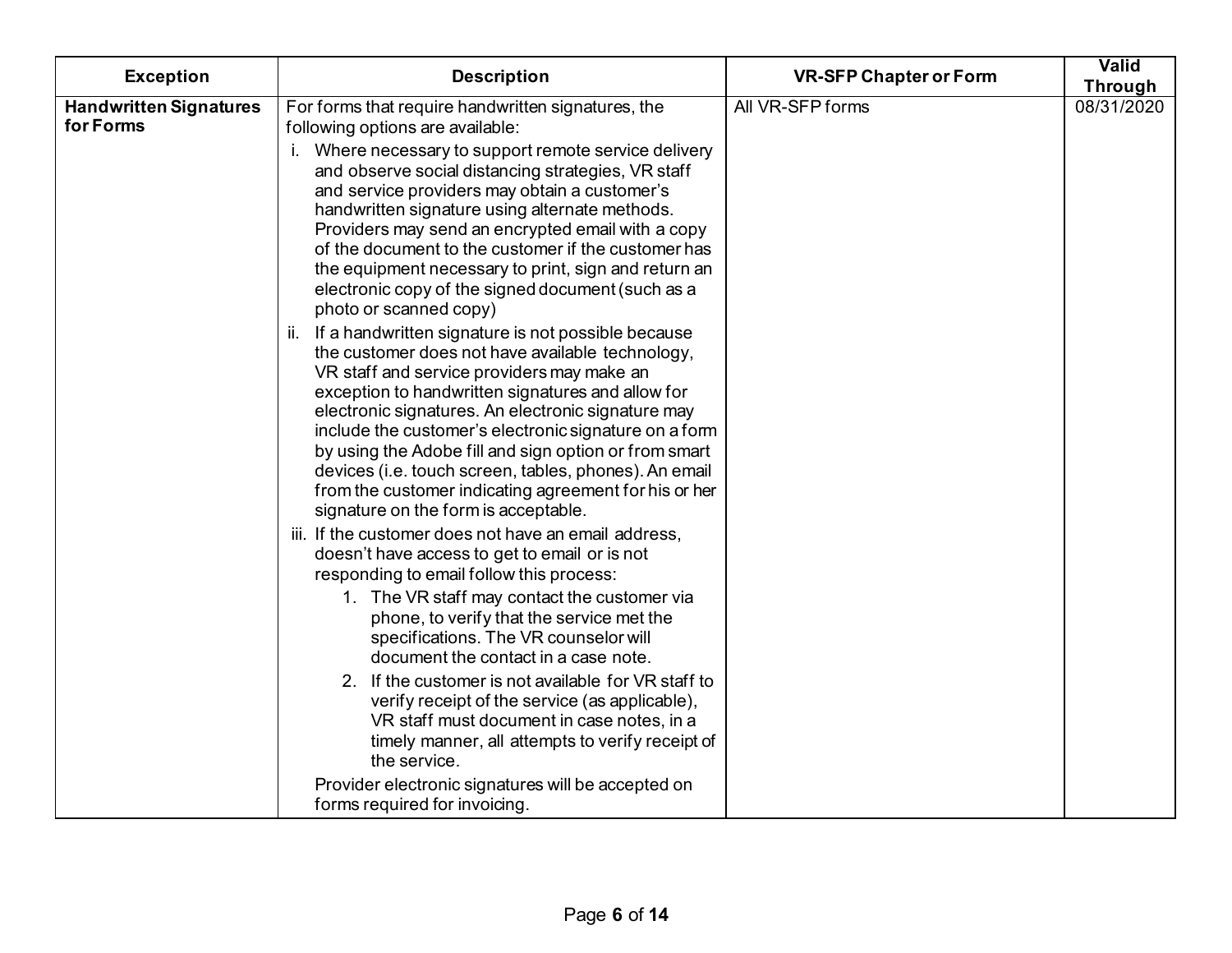| <b>Exception</b>                                                                                                                                                                  | <b>Description</b>                                                                                                                                                                                                                                                                                                                                                                                                                                                                                                                                                                                                                                                                                    | <b>VR-SFP Chapter or Form</b>                                                                                                                          | Valid<br><b>Through</b> |
|-----------------------------------------------------------------------------------------------------------------------------------------------------------------------------------|-------------------------------------------------------------------------------------------------------------------------------------------------------------------------------------------------------------------------------------------------------------------------------------------------------------------------------------------------------------------------------------------------------------------------------------------------------------------------------------------------------------------------------------------------------------------------------------------------------------------------------------------------------------------------------------------------------|--------------------------------------------------------------------------------------------------------------------------------------------------------|-------------------------|
| <b>Planning Meetings</b>                                                                                                                                                          | Meetings necessary to complete the following forms may<br>be held remotely by teleconference, Skype, Microsoft                                                                                                                                                                                                                                                                                                                                                                                                                                                                                                                                                                                        | VR1845A, Bundled Job Placement<br>Services Placement Plan Part A                                                                                       | 08/31/2020              |
|                                                                                                                                                                                   | Teams, and other electronic platforms, provided that<br>these virtual meetings may be held in a manner and                                                                                                                                                                                                                                                                                                                                                                                                                                                                                                                                                                                            | VR1845 B, Bundled Job Placement<br>Services Placement Plan Part B                                                                                      | 08/31/2020              |
|                                                                                                                                                                                   | location that protects the customer's confidentiality.                                                                                                                                                                                                                                                                                                                                                                                                                                                                                                                                                                                                                                                | VR1642, Supported Employment Services<br>Plan 1                                                                                                        | 08/31/2020              |
|                                                                                                                                                                                   |                                                                                                                                                                                                                                                                                                                                                                                                                                                                                                                                                                                                                                                                                                       | (including the review meeting for the<br><b>Supported Employment Assessment)</b>                                                                       |                         |
|                                                                                                                                                                                   |                                                                                                                                                                                                                                                                                                                                                                                                                                                                                                                                                                                                                                                                                                       | VR1601, Work Experience Plan and<br><b>Placement Report</b>                                                                                            | 08/31/2020              |
|                                                                                                                                                                                   |                                                                                                                                                                                                                                                                                                                                                                                                                                                                                                                                                                                                                                                                                                       | VR3373, Project SEARCH Job Placement<br><b>Services Plan</b>                                                                                           | 08/31/2020              |
|                                                                                                                                                                                   |                                                                                                                                                                                                                                                                                                                                                                                                                                                                                                                                                                                                                                                                                                       | VR3137B, Personal Social Adjustment<br>and Work Adjustment Training Plan<br>(added 05/31/2020)                                                         | 08/31/2020              |
|                                                                                                                                                                                   |                                                                                                                                                                                                                                                                                                                                                                                                                                                                                                                                                                                                                                                                                                       | VR3135B, Vocational Adjustment<br>Training, Specialized Training Plan<br>(added 05/31/2020)                                                            | 08/31/2020              |
| <b>COVID-19 VR3472</b><br>During this temporary exception period, to ensure<br>compliance with contracts and the Standards for<br>Providers, a COVID-19 VR3472 Contracted Service | Modification Request must be utilized and submitted in                                                                                                                                                                                                                                                                                                                                                                                                                                                                                                                                                                                                                                                | VR3472, Contracted Service Modification<br>Request for COVID-19-Computer Based<br>Training<br>(revised 05/31/2020)                                     | 08/31/2020              |
|                                                                                                                                                                                   | accordance with the following process:<br>1. state office staff has created seven COVID-19<br>VR3472s for the specific modifications to the VR-<br>SFP described within this document. These seven<br>COVID-19 VR3472s have been approved by the<br>VR Division Director for this purpose.<br>2. the VR counselor will use the COVID-19 VR3472<br>associated with the modification and will add the<br>customer's name and ReHabWorks (RHW) Case<br>ID, provider name, and any other information<br>necessary to individualize the COVID-19 VR3472<br>to the customer's needs. The VR counselor may<br>use one COVID-19 VR3472 for multiple customers<br>who are on their caseload attending the same | VR3472, Contracted Service Modification<br><b>Request for Contracted Service</b><br>Modification Request for COVID-19-Job<br><b>Placement Services</b> | 08/31/2020              |
|                                                                                                                                                                                   |                                                                                                                                                                                                                                                                                                                                                                                                                                                                                                                                                                                                                                                                                                       | VR3472, Contracted Service Modification<br>Request for COVID-19-90-day Count of<br>Employment (Bundled Job Placement and<br>Project SEARCH) VR3472     | 08/31/2020              |
|                                                                                                                                                                                   |                                                                                                                                                                                                                                                                                                                                                                                                                                                                                                                                                                                                                                                                                                       | VR3472, Contracted Service Modification<br>Request for COVID-19-Project SEARCH<br>Training<br>(see exception below)                                    | 05/31/2021              |
|                                                                                                                                                                                   |                                                                                                                                                                                                                                                                                                                                                                                                                                                                                                                                                                                                                                                                                                       | VR3472, Contracted Service Modification<br>Request for COVID-19-Temporary<br>Employment                                                                | 08/31/2020              |
|                                                                                                                                                                                   | service with the same provider, but must list all<br>customer's RHW Case IDs on the form.                                                                                                                                                                                                                                                                                                                                                                                                                                                                                                                                                                                                             | VR3472, Contracted Service Modification<br>Request for COVID-19-Supported<br>Employment                                                                | 08/31/2020              |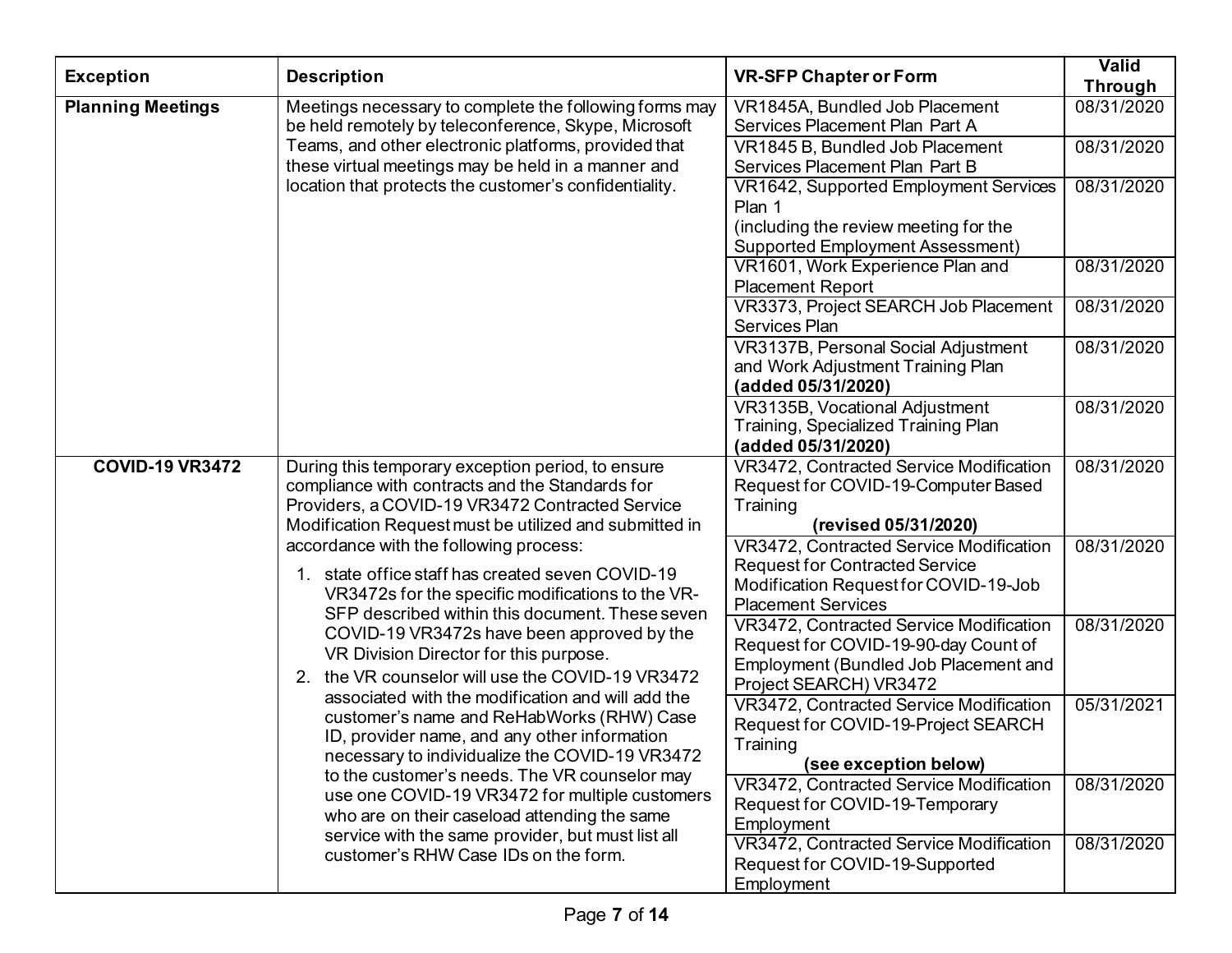| <b>Exception</b> | <b>Description</b>                                                                                                                                                                                                                                                                                                                                                                                                                                                                     | <b>VR-SFP Chapter or Form</b>                                                                            | <b>Valid</b><br>Through |
|------------------|----------------------------------------------------------------------------------------------------------------------------------------------------------------------------------------------------------------------------------------------------------------------------------------------------------------------------------------------------------------------------------------------------------------------------------------------------------------------------------------|----------------------------------------------------------------------------------------------------------|-------------------------|
|                  | 3. The VR counselor will sign the COVID-19 VR3472<br>and obtain the provider's legal authorized                                                                                                                                                                                                                                                                                                                                                                                        | VR3472, Contracted Service Modification<br>Request for COVID-19-Delivery of Goods                        | 08/31/2020              |
|                  | representative's handwritten signature or electronic<br>signature (e.g. Adobe PDF or email stating provider<br>is in agreement with the COVID-19 VR3472).                                                                                                                                                                                                                                                                                                                              | VR3472, Contracted Service Modification<br>Request for COVID-19-Project SEARCH<br><b>Asset Discovery</b> | 08/31/2020              |
|                  | 4. the approvals from the VR counselor's<br>manager/supervisor, Regional Director and<br>Regional Quality Assurance Specialist will be<br>waived.                                                                                                                                                                                                                                                                                                                                      | (added 05/31/2020)                                                                                       |                         |
|                  | 5. The VR counselor will enter a case note in RHW<br>using the COVID-19 Temporary Exception case<br>note title for each customer that includes:<br>explanation of why the COVID-19 VR3472 is<br>necessary,                                                                                                                                                                                                                                                                             |                                                                                                          |                         |
|                  | how the request will meet the customer's<br>needs,                                                                                                                                                                                                                                                                                                                                                                                                                                     |                                                                                                          |                         |
|                  | statement that indicates the customer has the<br>resources and willingness to participate, and                                                                                                                                                                                                                                                                                                                                                                                         |                                                                                                          |                         |
|                  | statement that the VRC has communicated<br>with the provider regarding the customer's<br>individual needs, including confirmation that<br>the provider can provide the service while<br>meeting the customer's needs and<br>requirements on the COVID-19 3472.                                                                                                                                                                                                                         |                                                                                                          |                         |
|                  | 6. the VR counselor will send the completed COVID-<br>19 VR3472 (one per email) to the<br>vrs.program.contract.approval@twc.state.tx.us<br>mailbox for approval using the following file naming<br>conventions in the subject line of the email:<br>Region 3472 customer's name or customer's case<br>ID_provider name (e.g. R1_3472_KJones_happy<br>employment) For multiple customers listed on<br>VR3472 enter VRC name instead of customer<br>(R1_3472_VRC name happy employment). |                                                                                                          |                         |
|                  | 7. the VR Standards team will review and coordinate<br>the approval of the COVID-19 VR3472 and will<br>forward to the VR counselor and will copy the<br>Regional Quality Assurance Specialist and the CMU                                                                                                                                                                                                                                                                              |                                                                                                          |                         |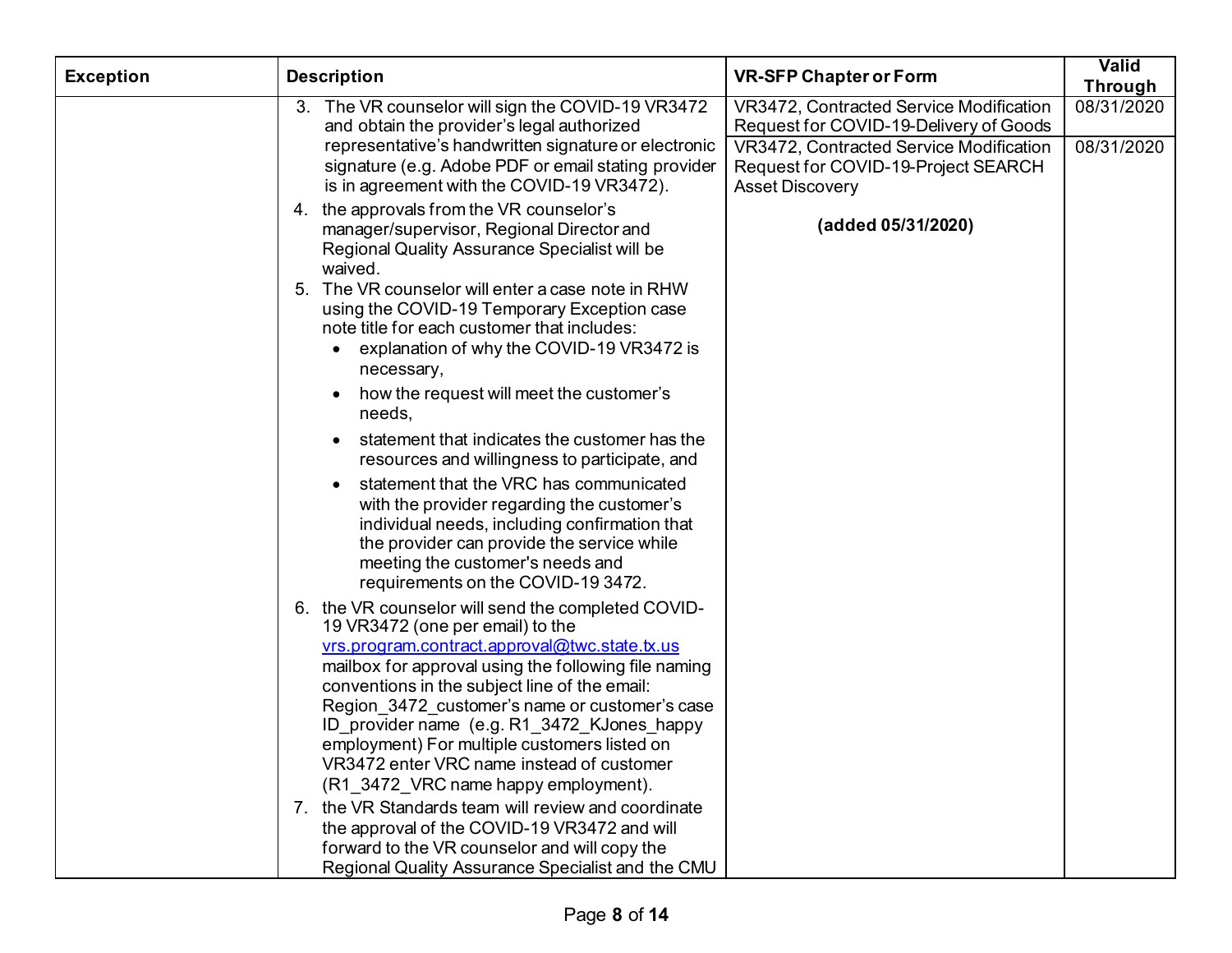| <b>Exception</b>                                                                                  | <b>Description</b>                                                                                                                                                                                                                                                                                                                                                                                                                                                                                                                    | <b>VR-SFP Chapter or Form</b>                                                                                                                     | <b>Valid</b><br><b>Through</b> |
|---------------------------------------------------------------------------------------------------|---------------------------------------------------------------------------------------------------------------------------------------------------------------------------------------------------------------------------------------------------------------------------------------------------------------------------------------------------------------------------------------------------------------------------------------------------------------------------------------------------------------------------------------|---------------------------------------------------------------------------------------------------------------------------------------------------|--------------------------------|
|                                                                                                   | mailbox -<br>cmu.contract.management@twc.state.tx.us<br>8. the VR counselor will send the COVID-19 VR3472<br>to the provider and will file it in the customer paper<br>file; and<br>9. providers will submit a copy of the approved<br>COVID-19 VR3472 with applicable invoices.<br><b>Note:</b> The TWC VRD Director has authorized the VR<br>Standards and Transition teams at State Office to<br>approve the COVID-19 VR3472, Contracted Service<br><b>Modification Requests submitted in compliance with</b><br>these exceptions. |                                                                                                                                                   |                                |
| <b>Remote Service Delivery</b><br>(COVID-19-Computer<br><b>Based Training VR3472</b><br>required) | For services currently in progress, and for new Service<br>Authorizations (SAs), with an approved COVID-19<br>VR3472 Contracted Service Modification Request,<br>service providers may implement accessible training                                                                                                                                                                                                                                                                                                                  | VR-SFP Chapter 13, section 13.7 VAT<br>Explore the "You" in Work<br>VR-SFP Chapter 13, section 13.8 VAT<br>Skills to Pay the Bills-Mastering Soft | 08/31/2020<br>08/31/2020       |
|                                                                                                   | activities using a computer-based training platform that<br>allows for face-to-face and/or real time interaction. The<br>VR counselor may use one standard COVID-19 VR3472                                                                                                                                                                                                                                                                                                                                                            | <b>Skills for Workplace Success</b><br>VR-SFP Chapter 13, section 13.9 VAT<br><b>Soft Skills for Work Success</b>                                 | 08/31/2020                     |
|                                                                                                   | for multiple customers who are on their caseload and<br>attending the same training with the same provider but                                                                                                                                                                                                                                                                                                                                                                                                                        | VR-SFP Chapter 13, section 13.10 VAT<br>Entering the World of Work                                                                                | 08/31/2020                     |
|                                                                                                   | must list all customer RHW Case IDs on the form. The<br>service provider must ensure all requirements in the<br>Standards for Providers and the customer's literacy and                                                                                                                                                                                                                                                                                                                                                               | VR-SFP Chapter 13, section 13.11 VAT<br>Job Search Training-for Pre-<br><b>Employment Transitional Services</b>                                   | 08/31/2020                     |
|                                                                                                   | disability needs are met in the delivery of the services.<br>The service provider must evaluate the customer's ability                                                                                                                                                                                                                                                                                                                                                                                                                | VR-SFP Chapter 13, section 13.12 VAT<br><b>Disability Disclosure Training</b>                                                                     | 08/31/2020                     |
|                                                                                                   | to actively participate in the computer-based training,<br>including identifying whether the customer has the<br>necessary computer resources available. VR staff must                                                                                                                                                                                                                                                                                                                                                                | VR-SFP Chapter 13, section 13.13 VAT<br>Money Smart-A Financial Education<br>Training                                                             | 08/31/2020                     |
|                                                                                                   | verify with the customer and the service provider how,<br>when, and what training occurred using procedures<br>outlined in VRSM D-207-4: Documenting Receipt of                                                                                                                                                                                                                                                                                                                                                                       | VR-SFP Chapter 13, section 13.15 VAT<br><b>Specialized Evaluation</b><br>(added 05/31/2020)                                                       | 08/31/2020                     |
|                                                                                                   | Services, to determine if all requirements for payment<br>have been achieved prior to payment of the invoice.                                                                                                                                                                                                                                                                                                                                                                                                                         | VR-SFP 13.16 VAT Specialized Training<br>(added 05/31/2020)                                                                                       | 08/31/2020                     |
|                                                                                                   |                                                                                                                                                                                                                                                                                                                                                                                                                                                                                                                                       | VR-SFP Chapter 13, section 17.3 Non-<br>bundled Job Placement                                                                                     | 08/31/2020                     |
|                                                                                                   |                                                                                                                                                                                                                                                                                                                                                                                                                                                                                                                                       | VR-SFP Chapter 13, section 17.4.2<br>Bundled Job Placement-Benchmark A                                                                            | 08/31/2020                     |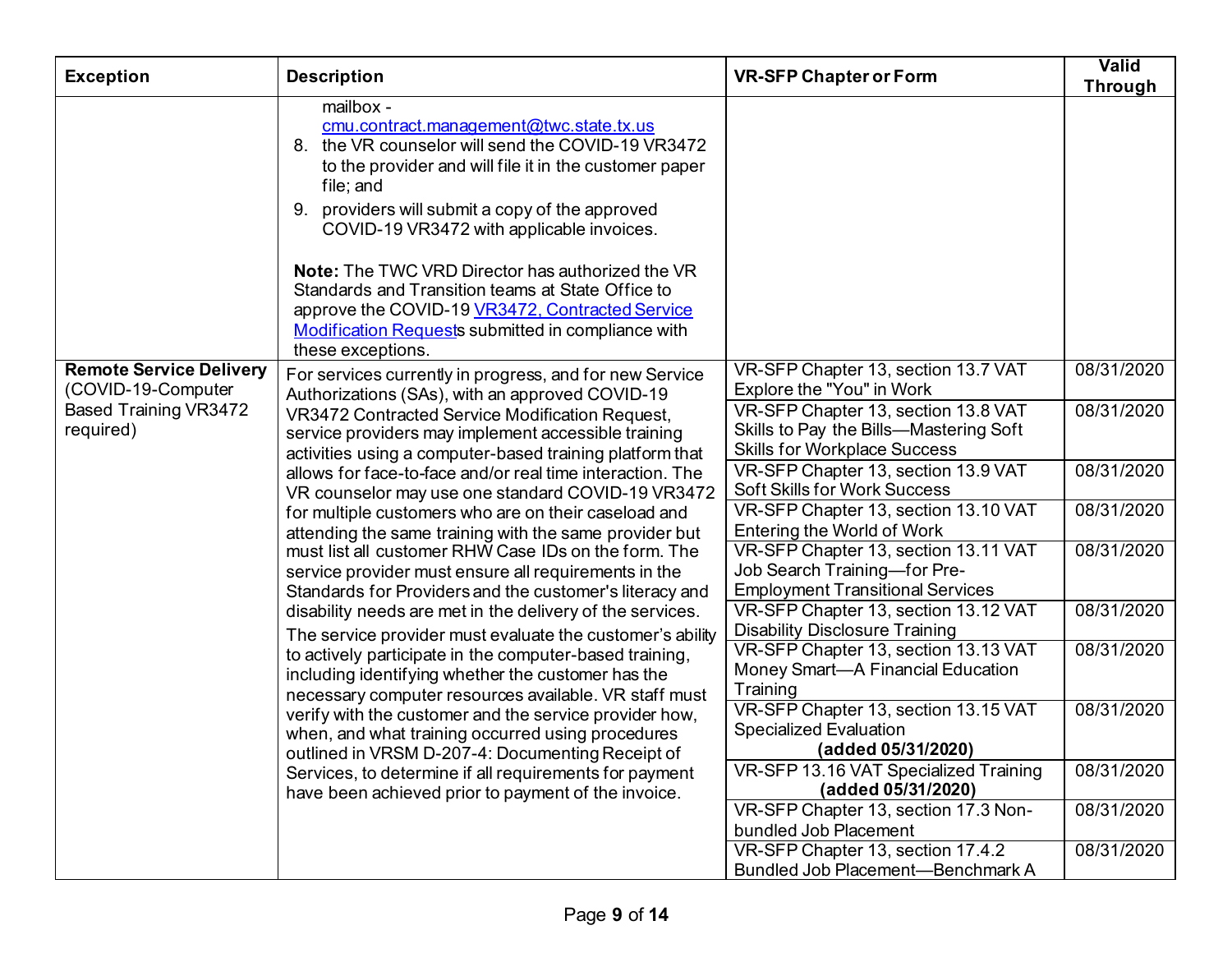| <b>Exception</b>                                                                          | <b>Description</b>                                                                                                                                                                                                                                                                                                                                                                                                                                                                                                                                                                          | <b>VR-SFP Chapter or Form</b>                                                                                                                                 | <b>Valid</b><br>Through |
|-------------------------------------------------------------------------------------------|---------------------------------------------------------------------------------------------------------------------------------------------------------------------------------------------------------------------------------------------------------------------------------------------------------------------------------------------------------------------------------------------------------------------------------------------------------------------------------------------------------------------------------------------------------------------------------------------|---------------------------------------------------------------------------------------------------------------------------------------------------------------|-------------------------|
|                                                                                           |                                                                                                                                                                                                                                                                                                                                                                                                                                                                                                                                                                                             | VR-SFP Chapter 15 Pre-Employment<br>Transition Services as described on the<br>VR1825, Pre-ETS Curriculum Checklist                                           | 08/31/2020              |
|                                                                                           |                                                                                                                                                                                                                                                                                                                                                                                                                                                                                                                                                                                             | VR-SFP Chapter 13, section 13.3<br>Personal Social Adjustment Training<br>Evaluation<br>(added 05/31/2020)                                                    | 08/31/2020              |
|                                                                                           |                                                                                                                                                                                                                                                                                                                                                                                                                                                                                                                                                                                             | VR-SFP Chapter 13, section 13.4<br>Personal Social Adjustment Training<br>(added 05/31/2020)                                                                  | 08/31/2020              |
| <b>Job Placement Services</b><br>(COVID-19-Job Placement)<br>Services VR3472<br>required) | If a service authorization has been issued for Bundled<br>Job Placement services and some services, such as<br>placement, have been delayed due to COVID-19,<br>thereby delaying payment to the service provider and<br>causing a financial hardship, the service provider may<br>request to change from Bundled Job Placement<br>Services to Non-bundled Job Placement Services to<br>allow job readiness training to occur and be invoiced.                                                                                                                                               | VR-SFP Chapter 17, section 17.4.1<br><b>Bundled Job Placement Services Service</b><br>Description and Chapter 17 section 17.3.1<br><b>Service Description</b> | 08/31/2020              |
|                                                                                           | With the change to Non-bundled Job Placement<br>Services, the service provider will not be paid for the<br>Bundled Job Placement training if the service provider<br>already received payment for the job readiness training<br>as Non-bundled Job Placement. The VR counselor will<br>issue a replacement Service Authorization for Non-<br>bundled Job Placement services to authorize the Non-<br>bundled Services. Once the COVID-19 exceptions are<br>lifted, a services authorization may be issued for the<br>placement portion of Benchmark A in Bundled Job<br>Placement services. |                                                                                                                                                               |                         |
|                                                                                           | <b>Note:</b> The customer should not have a Service<br>Authorization for both Non-bundled Job Placement and<br>Bundled Job Placement simultaneously.                                                                                                                                                                                                                                                                                                                                                                                                                                        |                                                                                                                                                               |                         |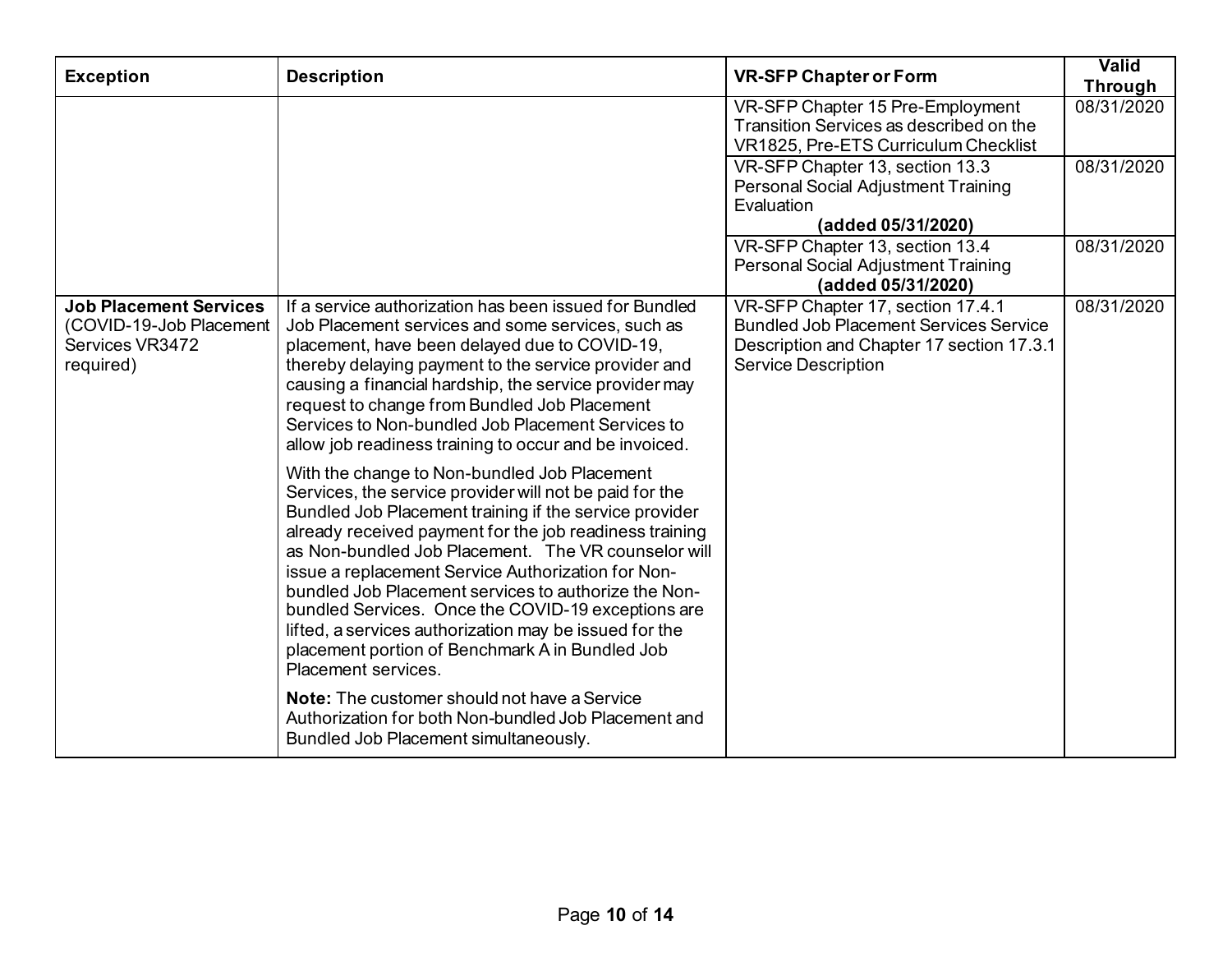| <b>Exception</b>                                                                                                                                              | <b>Description</b>                                                                                                                                                                                                                                                                                                                                                                                                                                                                                                                                                                                                                                                                                                                                                                                                                                                                                                                                                                                                                                                                                                                                                                                                                                                                                                                                                                                                                                                                                                                                                                                                                            | <b>VR-SFP Chapter or Form</b>                                                                        | <b>Valid</b><br>Through |
|---------------------------------------------------------------------------------------------------------------------------------------------------------------|-----------------------------------------------------------------------------------------------------------------------------------------------------------------------------------------------------------------------------------------------------------------------------------------------------------------------------------------------------------------------------------------------------------------------------------------------------------------------------------------------------------------------------------------------------------------------------------------------------------------------------------------------------------------------------------------------------------------------------------------------------------------------------------------------------------------------------------------------------------------------------------------------------------------------------------------------------------------------------------------------------------------------------------------------------------------------------------------------------------------------------------------------------------------------------------------------------------------------------------------------------------------------------------------------------------------------------------------------------------------------------------------------------------------------------------------------------------------------------------------------------------------------------------------------------------------------------------------------------------------------------------------------|------------------------------------------------------------------------------------------------------|-------------------------|
| 90-Day Count for<br>Employment (COVID-19-<br>90-day Count of<br><b>Employment (Bundled Job</b><br><b>Placement and Project</b><br>SEARCH) VR3472<br>required) | This exception applies to VR customers receiving Job<br>Placement Services who were placed in a position that<br>met the prescribed employment conditions documented<br>on the VR1845 B, Bundled Job Placement Services<br>Placement Plan Part B or VR3373, Project SEARCH Job<br>Placement Services Plan prior to implementation of<br>COVID-19 containment measures and orders issued by<br>federal, state and local authorities.                                                                                                                                                                                                                                                                                                                                                                                                                                                                                                                                                                                                                                                                                                                                                                                                                                                                                                                                                                                                                                                                                                                                                                                                           | VR-SFP 17.4 Bundled Job Placement<br>Services and VR-SFP 16.5 Project<br><b>SEARCH Job Placement</b> | 08/31/2020              |
|                                                                                                                                                               | If the customer's employment conditions have been<br>altered by the employer due to COVID-19 impacts such<br>that they no longer meet the prescribed employment<br>conditions, the 90-day count is frozen as of the date the<br>altered employment conditions began. The 90-day<br>count may restart when the employment conditions<br>return to those documented on the afore mentioned<br>forms, or if revised employment conditions are<br>negotiated between the customer, service provider and<br>VR counselor and documented on a new VR1845-B or<br>VR3373. When the customer's employment is<br>interrupted, the 90-day count for closure will restart from<br>the date it ended, upon return to employment that meets<br>an employment goal and employment conditions on the<br>current VR1846B or VR3373. Customers must work a<br>minimum of 30 cumulative calendar days prior to<br>achievement of Benchmark C, or the amount of time<br>remaining in the 90-day count, or whichever is greater to<br>achieve successful competitive integrated employment.<br>The COVID-19 VR3472 form for the 90-day Count of<br>Employment needs to be completed when the customer<br>returns to work and there are less than 30 days left in<br>the 90-day count towards achievement of Benchmark C.<br>The COVID-19 VR3472 should be submitted upon<br>determining that the customer will be returning to the<br>same position at the same employer.<br>When a customer needs to obtain a new placement,<br>requiring the assistance of a provider and Benchmark<br>payments need to be repeated, a traditional VR3472<br>must be completed. |                                                                                                      |                         |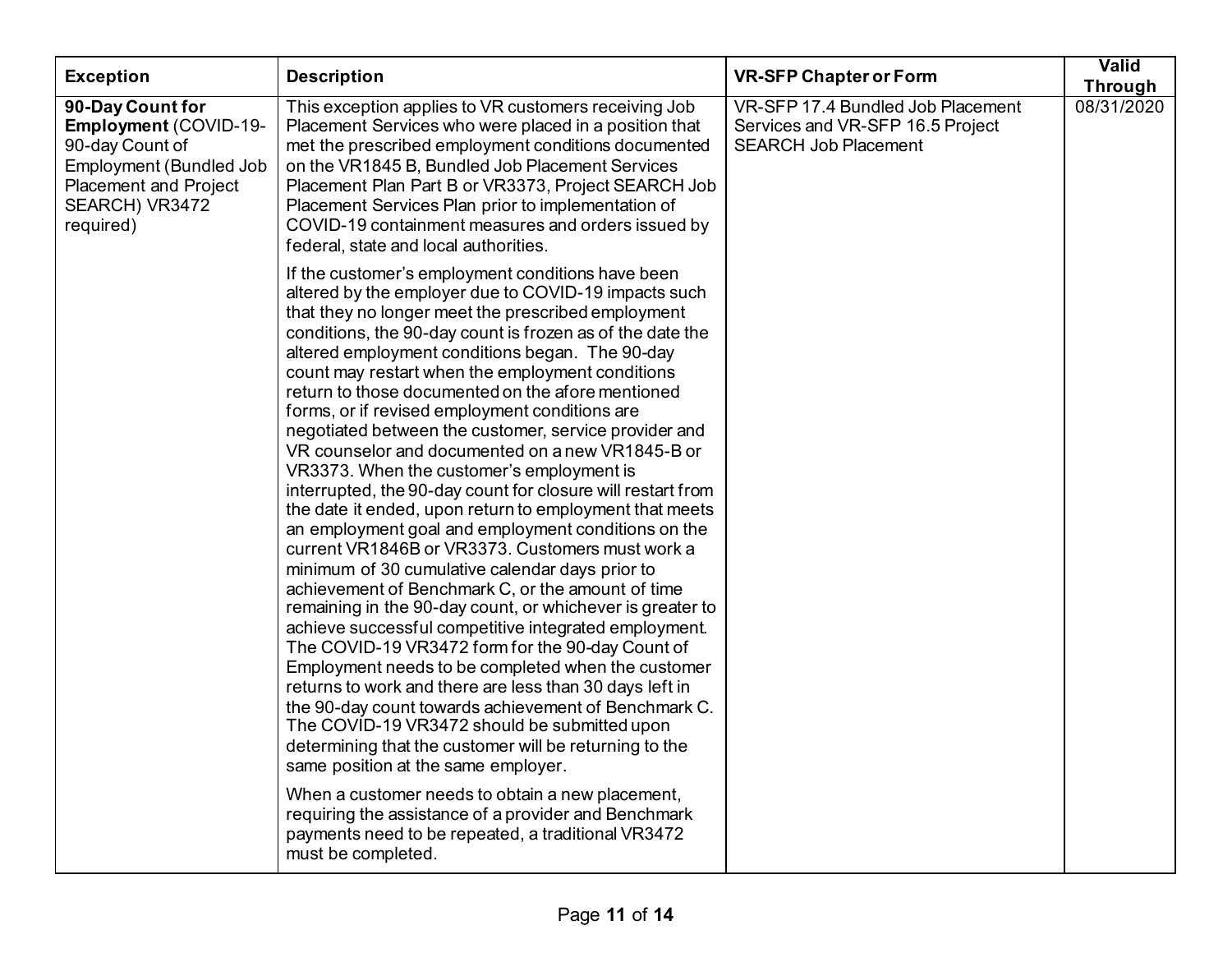| <b>Exception</b>                                                                                                            | <b>Description</b>                                                                                                                                                                                                                                                                                                                                                                                                                                                                                                                                                                                                                                                                                                                                                                                                                                                                                                                                                                                                                                                                                                                              | <b>VR-SFP Chapter or Form</b>                                                                                                                                                                                                                                                                                         | Valid<br>Through |
|-----------------------------------------------------------------------------------------------------------------------------|-------------------------------------------------------------------------------------------------------------------------------------------------------------------------------------------------------------------------------------------------------------------------------------------------------------------------------------------------------------------------------------------------------------------------------------------------------------------------------------------------------------------------------------------------------------------------------------------------------------------------------------------------------------------------------------------------------------------------------------------------------------------------------------------------------------------------------------------------------------------------------------------------------------------------------------------------------------------------------------------------------------------------------------------------------------------------------------------------------------------------------------------------|-----------------------------------------------------------------------------------------------------------------------------------------------------------------------------------------------------------------------------------------------------------------------------------------------------------------------|------------------|
| <b>Project SEARCH Skills</b><br><b>Asset Discovery (COVID-</b><br>19-Project SEARCH Asset<br>Discovery VR3472)              | Project SEARCH trainers will be allowed to conduct<br>Asset Discovery activities using alternative methods<br>such as phone conference or remote computer-based<br>platforms to gather information, to assist with<br>determining appropriate internships at the host site.<br>TWC-VR will still require documentation as outlined in<br>the VR Standards for Providers.<br>The VR counselor may use one COVID-19 VR3472 for<br>multiple customers who are on their caseload and are in<br>the same Project SEARCH Program but must list all<br>RHW Case IDs on the form.                                                                                                                                                                                                                                                                                                                                                                                                                                                                                                                                                                       | VR-SFP Chapter 16, section 16.3 Project<br><b>SEARCH Asset Discovery</b><br>(added 05/31/2020)                                                                                                                                                                                                                        | 08/31/2020       |
| <b>Project SEARCH Skills</b><br><b>Training Services</b><br>(COVID-19-Project<br><b>SEARCH Training VR3472</b><br>required) | For Project SEARCH Skills Training Services, the<br>following will be allowed:<br>• partial payments for weeks of services already<br>provided following guidelines in VR-SFP;<br>• a COVID-19 VR3472 for payment of full rotations to be<br>submitted when the service provider maintains contact<br>with the customer a minimum of 2 times/week and<br>documents the contact on the VR3371 for weeks the<br>customer is unable to participate due to school or<br>business closures;<br>• the requirement of at least three hours of training each<br>week at the worksite be removed during time the<br>customer is not at the worksite but will be provided<br>remotely during the contacts each week.<br>• for the third rotation the VR3372 does not need to be<br>completed, therefore VR3371 is the only form required<br>to be included with the invoice, when the COVID-19-<br>Project SEARCH Training VR3472 has been<br>submitted.<br>The VR counselor may use one COVID-19 VR3472 for<br>multiple customers who are on their caseload and are in<br>the same Project SEARCH Program but must list all<br>RHW Case IDs on the form. | VR-SFP Chapter 16 section 16.4 Project<br><b>SEARCH Skills Training Services</b><br>(This exception may be applied to the<br>Fall 2020 semester and the Spring 2021<br>semester if school district returns to<br>in-person instruction and then must<br>transition to virtual instruction due to<br><b>COVID-19.)</b> | 5/31/2021        |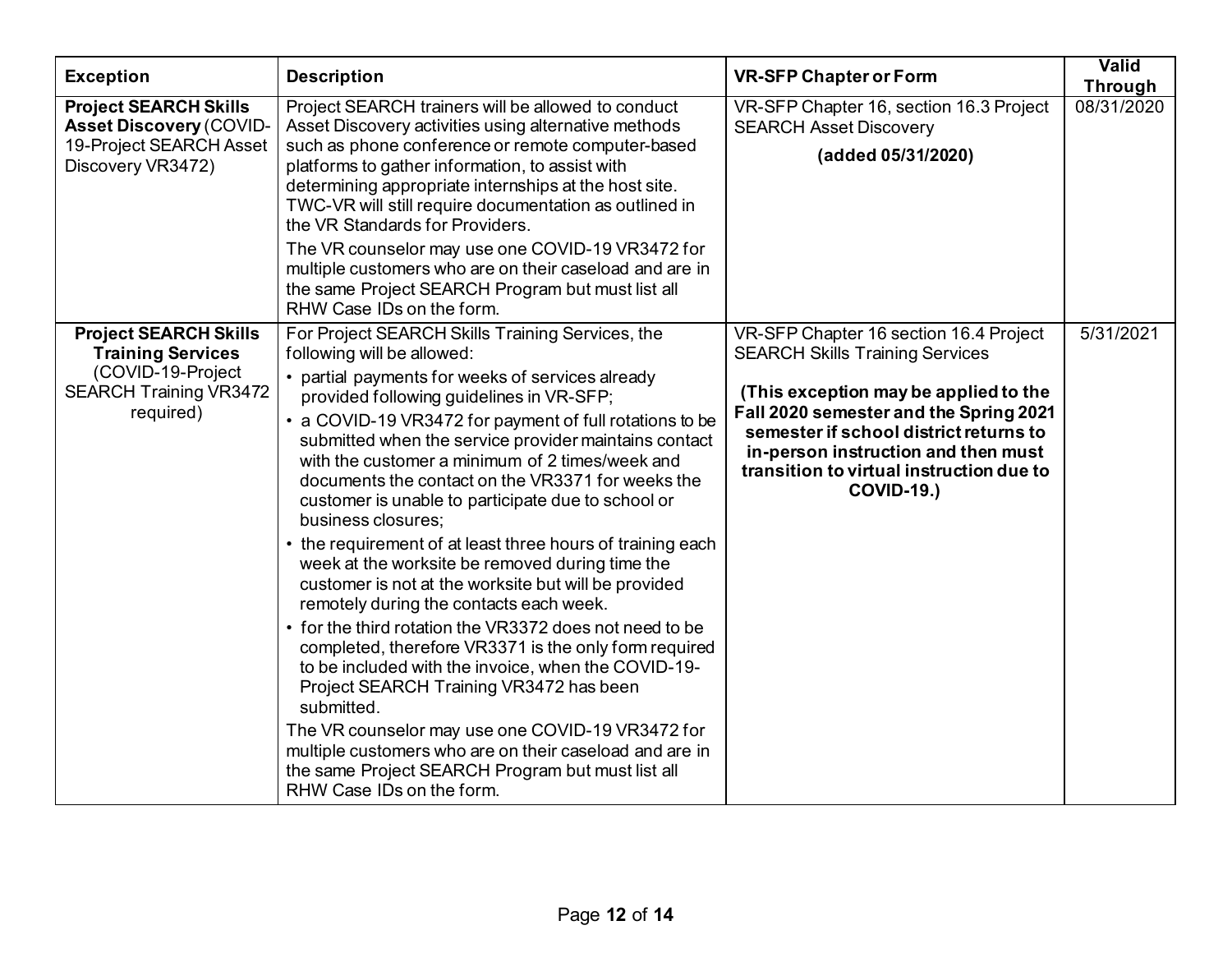| <b>Exception</b>                                                                     | <b>Description</b>                                                                                                                                                                                                                                                                                                                                                                                                                                                                                          | <b>VR-SFP Chapter or Form</b>                                          | Valid<br>Through |
|--------------------------------------------------------------------------------------|-------------------------------------------------------------------------------------------------------------------------------------------------------------------------------------------------------------------------------------------------------------------------------------------------------------------------------------------------------------------------------------------------------------------------------------------------------------------------------------------------------------|------------------------------------------------------------------------|------------------|
| <b>Temporary Employment</b><br>(COVID-19-Temporary<br>Employment VR3472<br>required) | Customers who are laid off and want to pursue<br>temporary employment, may have a SA issued for Work<br><b>Experience Placement and Work Experience Training</b><br>when added to the customer's IPE, as applicable, during<br>the time the customer is laid off from employment. A VR<br>counselor can purchase wage services as applicable.<br>Customers can return to their employment related to Job<br>Placement when allowed by the original employer.                                                | VR-SFP Chapter 14 section 14.1<br>Overview of Work Experience Services | 08/31/2020       |
| <b>Supported Employment</b><br>(COVID-19-Supported<br>Employment VR3472<br>required) | As stated in the VR-SFP, for Supported Employment<br>between achievement of Benchmark 2 and Benchmark<br>5, the placement will be frozen if the customer does not<br>have continued employment that meets the prescribed<br>employment conditions on the VR1642 therefore a<br>COVID-19 Supported Employment VR3472 form is not<br>required.                                                                                                                                                                | VR-SFP Chapter 18 section 18.10<br>Benchmark 6: Service Closure        | 08/31/2020       |
|                                                                                      | For the following two situations the COVID-19 Supported<br>Employment VR3472 form should be submitted upon<br>determining that the customer will be returning to the<br>same position at the same employer.                                                                                                                                                                                                                                                                                                 |                                                                        |                  |
|                                                                                      | The count towards the achievement of Benchmark 5-<br>Job Stability will begin upon return to employment that<br>meets the employment conditions on the current<br>VR1642. The Customer must work a minimum of 30<br>days prior to Job Stability being determined after the<br>placement has been frozen between Benchmark 2 and<br>Benchmark 4.                                                                                                                                                             |                                                                        |                  |
|                                                                                      | When a customer in Job Stability status returns to work,<br>they must meet the employment conditions documented<br>on the VR1642 and have Extended Services that are<br>working to allow for the placement count towards<br>Benchmark 6 to resume. The VRC should evaluate each<br>case to determine if the job is stable using procedures<br>outlined in VRSM C-1206-6: Benchmark 5 Job Stability.<br>Customers must work a minimum of 30 cumulative<br>calendar days prior to achievement of Benchmark 6. |                                                                        |                  |